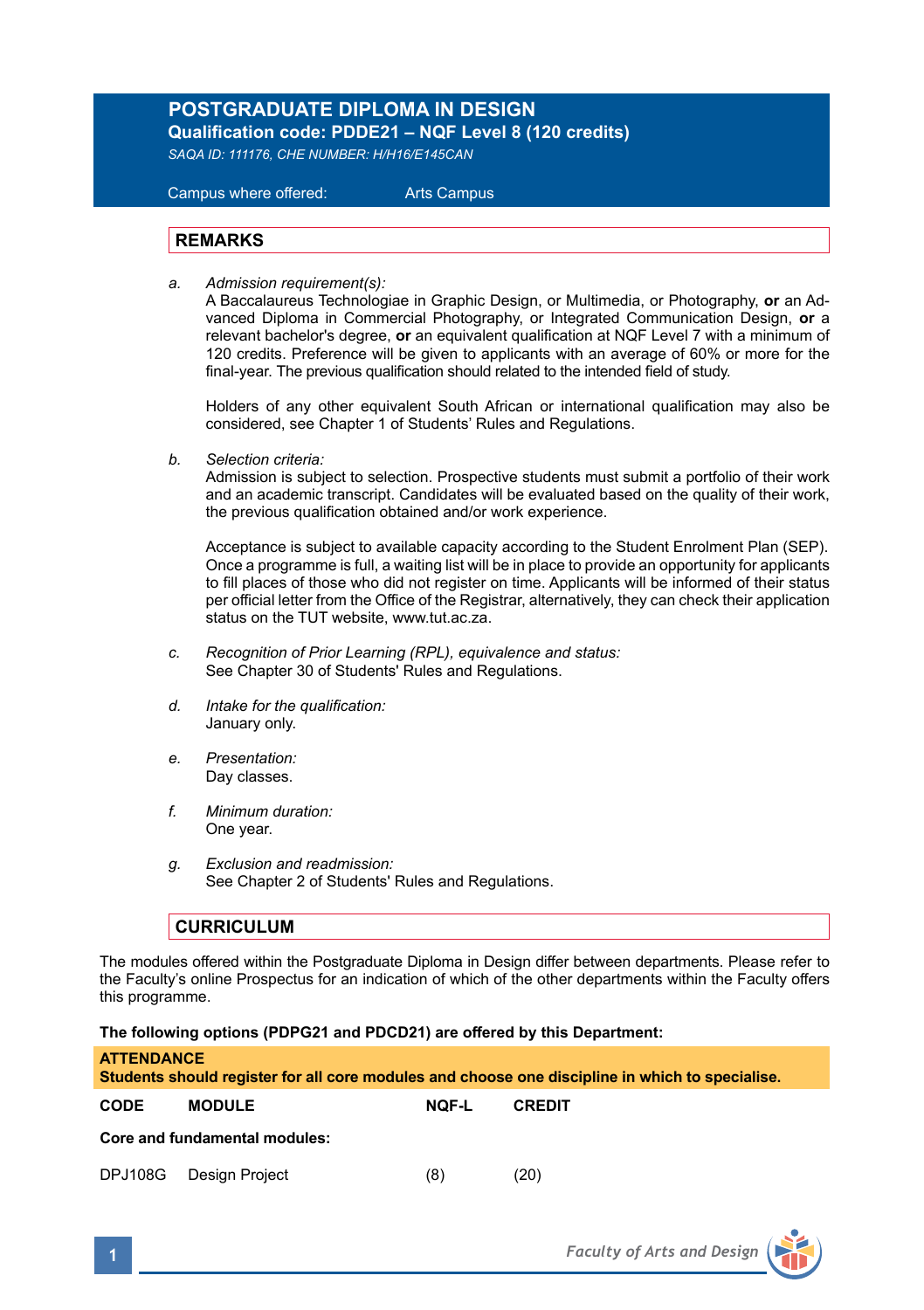|                                                                                                                                                  | module)                                                                                                                                                                                                                                                                                         |     |      |  |  |  |  |
|--------------------------------------------------------------------------------------------------------------------------------------------------|-------------------------------------------------------------------------------------------------------------------------------------------------------------------------------------------------------------------------------------------------------------------------------------------------|-----|------|--|--|--|--|
|                                                                                                                                                  | plus all modules from one of the following discipline streams:                                                                                                                                                                                                                                  |     |      |  |  |  |  |
|                                                                                                                                                  | <b>COMMERCIAL PHOTOGRAPHY (PDPG21)</b>                                                                                                                                                                                                                                                          |     |      |  |  |  |  |
| CMP108G                                                                                                                                          | Commercial Photography<br>Practice                                                                                                                                                                                                                                                              | (8) | (30) |  |  |  |  |
| CMP118R                                                                                                                                          | Commercial Photography<br>Practice (re-registration)<br>(first-semester module)                                                                                                                                                                                                                 | (8) | (0)  |  |  |  |  |
| CPG108G                                                                                                                                          | <b>Commercial Photography</b><br>Technology                                                                                                                                                                                                                                                     | (8) | (30) |  |  |  |  |
| CPG118R                                                                                                                                          | Commercial Photography<br>Technology (re-registration)<br>(first-semester module)                                                                                                                                                                                                               | (8) | (0)  |  |  |  |  |
|                                                                                                                                                  | <b>INTEGRATED COMMUNICATON DESIGN (PDCD21)</b>                                                                                                                                                                                                                                                  |     |      |  |  |  |  |
| <b>ICP108G</b>                                                                                                                                   | Integrated Communication<br><b>Design Practice</b>                                                                                                                                                                                                                                              | (8) | (30) |  |  |  |  |
| ICP118R                                                                                                                                          | Integrated Communication<br>Design Practice (re-registration)<br>(first-semester module)                                                                                                                                                                                                        | (8) | (0)  |  |  |  |  |
| <b>ICT108G</b>                                                                                                                                   | Integrated Communication<br>Design Technology                                                                                                                                                                                                                                                   | (8) | (30) |  |  |  |  |
| ICT118R                                                                                                                                          | Integrated Communication<br>Design Technology (re-registration)<br>(first-semester module)                                                                                                                                                                                                      | (8) | (0)  |  |  |  |  |
|                                                                                                                                                  | TOTAL CREDITS FOR THE QUALIFICATION:                                                                                                                                                                                                                                                            |     | 120  |  |  |  |  |
|                                                                                                                                                  | <b>MODULE INFORMATION (OVERVIEW OF SYLLABUS)</b>                                                                                                                                                                                                                                                |     |      |  |  |  |  |
|                                                                                                                                                  | The syllabus content is subject to change to accommodate industry changes. Please note that a more detailed<br>syllabus is available at the department or in the study guide that is applicable to a particular module. At time of<br>publication, the syllabus content was defined as follows: |     |      |  |  |  |  |
| C                                                                                                                                                |                                                                                                                                                                                                                                                                                                 |     |      |  |  |  |  |
| <b>COMMERCIAL PHOTOGRAPHY PRACTICE (CMP108G, CMP118R)</b><br><b>PROJECT ASSESSMENT</b><br>(Module custodian: Department of Visual Communication) |                                                                                                                                                                                                                                                                                                 |     |      |  |  |  |  |

DPJ118R Design Project (re-registration) (8) (0)

DRM108G Research Methods in Design II (8) (20)<br>TDU108G Transdisciplinary Design Studies (8) (20) TDU108G Transdisciplinary Design Studies (8) (20) Transdisciplinary Design Studies (re-registration) (first-semester

(first-semester module)

This module relies on the embedded knowledge related to and including photographic theories and practical principles relevant to the multi-disciplinary field of Commercial Photography. Evidence-based solutions and theory-driven arguments are continuously employed to visually conceptualise and develop a successful final portfolio intended for a pre-selected market with the intention of selling and producing a set portfolio. (Total tuition time: ± 300 hours)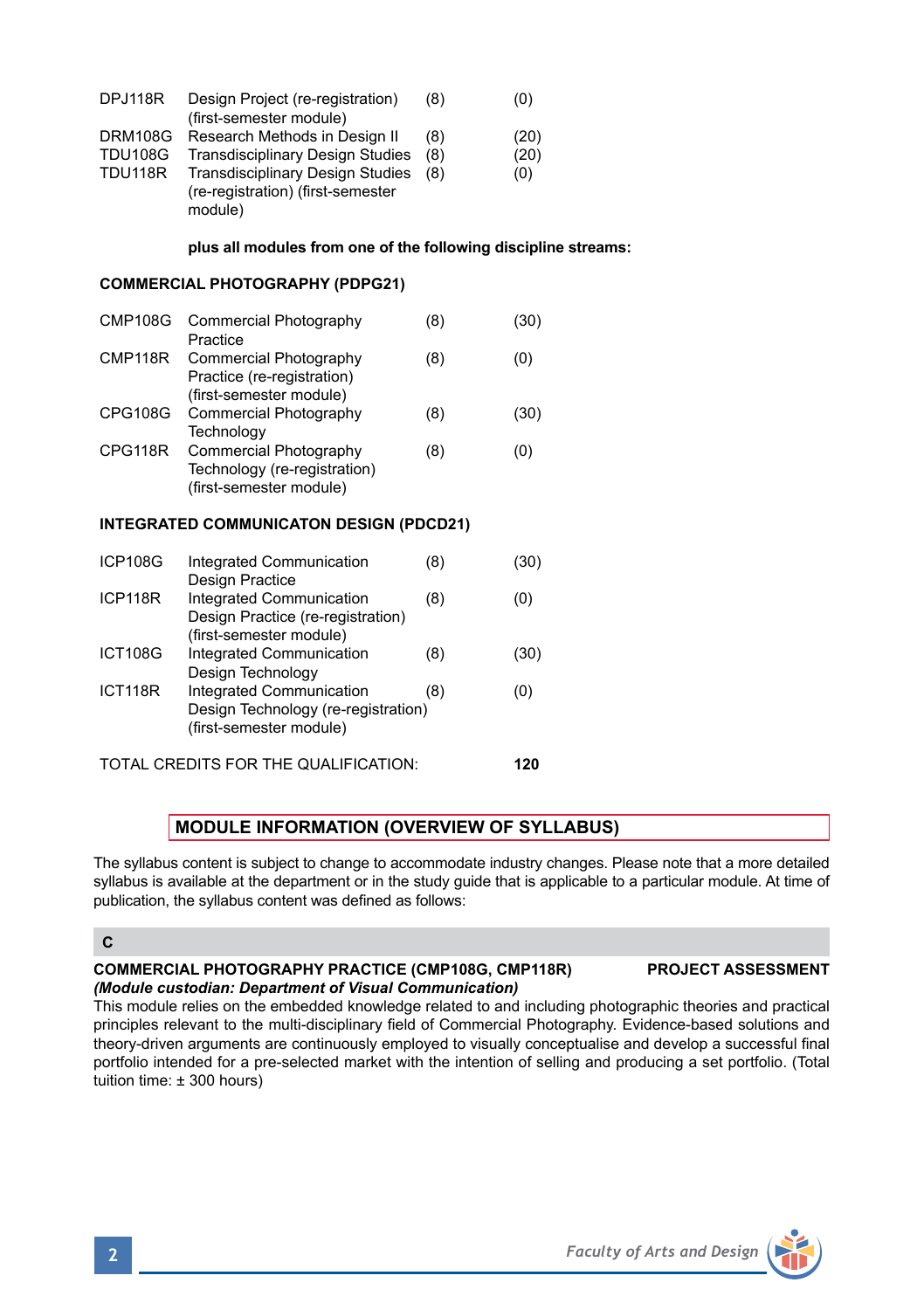## **COMMERCIAL PHOTOGRAPHY TECHNOLOGY (CPG108G, CPG118R) PROJECT ASSESSMENT** *(Module custodian: Department of Visual Communication)*

Relying on the commercial photographic processes completed in Commercial Photography Practice, Commercial Photography Technology is the continuation of the Commercial Photographic process and will include the technological processes towards completing the final portfolio. Entrepreneurial strategies must be employed and maintained throughout the process of portfolio on to support the feasibility of the end portfolios. The final portfolio must show market relevance, saleability and be representative as the culmination of the photographic solution. Final exhibition and presentation of the body of work is conducted in a professional and industry manner. (Total tuition time: ± 300 hours)

# **D**

## **DESIGN PROJECT (DPJ108G, DPJ118R) PROJECT ASSESSMENT**

## *(Module custodian: Department of Visual Communication)*

This module focuses on theoretical knowledge and understanding of multi-, interdisciplinary and/or transdisciplinary fields relating to the broad range of creative industries implied by the fields of Design. Underlying theories and principles support the practical application processes – focusing on the ability to create, operate and manage systematic complex or abstract creative design practice problems – within the relevant creative disciplines and industries. Advanced reflection of current thinking, practice and research in the area of specialisation can be integrated into the practical process drawing systematically on the body of knowledge and methods appropriate to the field of creative design practice. This module therefore focuses on providing discipline based theory-driven arguments for identifying, analysing and addressing practical problems for the purpose of improving creative practice from a theoretical perspective and ultimately producing evidencebased solutions. (Total tuition time: ± 200 hours)

**I**

#### **INTEGRATED COMMUNICATION DESIGN PRACTICE (ICP108G, ICP118R) PROJECT ASSESSMENT** *(Module custodian: Department of Visual Communication)*

This module relies on the embedded knowledge related to and including design theories and practical principles relevant to the multi-disciplinary field of Integrated Communication Design. Evidence-based solutions, theory-driven arguments and creative design processes are continuously employed to visually and cognitively conceptualise and develop a successful final integrated communication design product, intended for a pre-selected market with the intention of selling and producing that product/artefact. (Total tuition time: ± 300 hours)

## **INTEGRATED COMMUNICATION DESIGN PROJECT ASSESSMENT**

## **TECHNOLOGY (ICT108G, ICT118R)**

# *(Module custodian: Department of Visual Communication)*

Relying on the design process completed in Integrated Communication Design Practice, this module is the continuation of the design process and will include the technological processes within multiple platforms (mediated networks) towards completing the final product. Manual and digital creative design processes are employed towards the preparation of suitable solutions for the sample products/artefacts as well as final production. Entrepreneurial strategies must be employed and maintained throughout the process of production to support the feasibility of the end products. The final product must show market relevance, saleability and be representative as the culmination of the design resolution. Final exhibition and presentation of the body of work are conducted in a professional and industry manner. (Total tuition time: ± 300 hours)

# **R**

#### **RESEARCH METHODS IN DESIGN II (DRM108G) CONTINUOUS ASSESSMENT** *(Module custodian: Department of Visual Communication)*

The purpose of this module is to introduce students to advanced research methods and strategies with particular reference to design, so that the student may engage with research work related to their creative practice. This advanced knowledge in both practice-based and theory-based research practice within design will assist students to complete certain outcomes required for entry in the Master's degree and for a professional career. (Total tuition time: ± 300 hours)